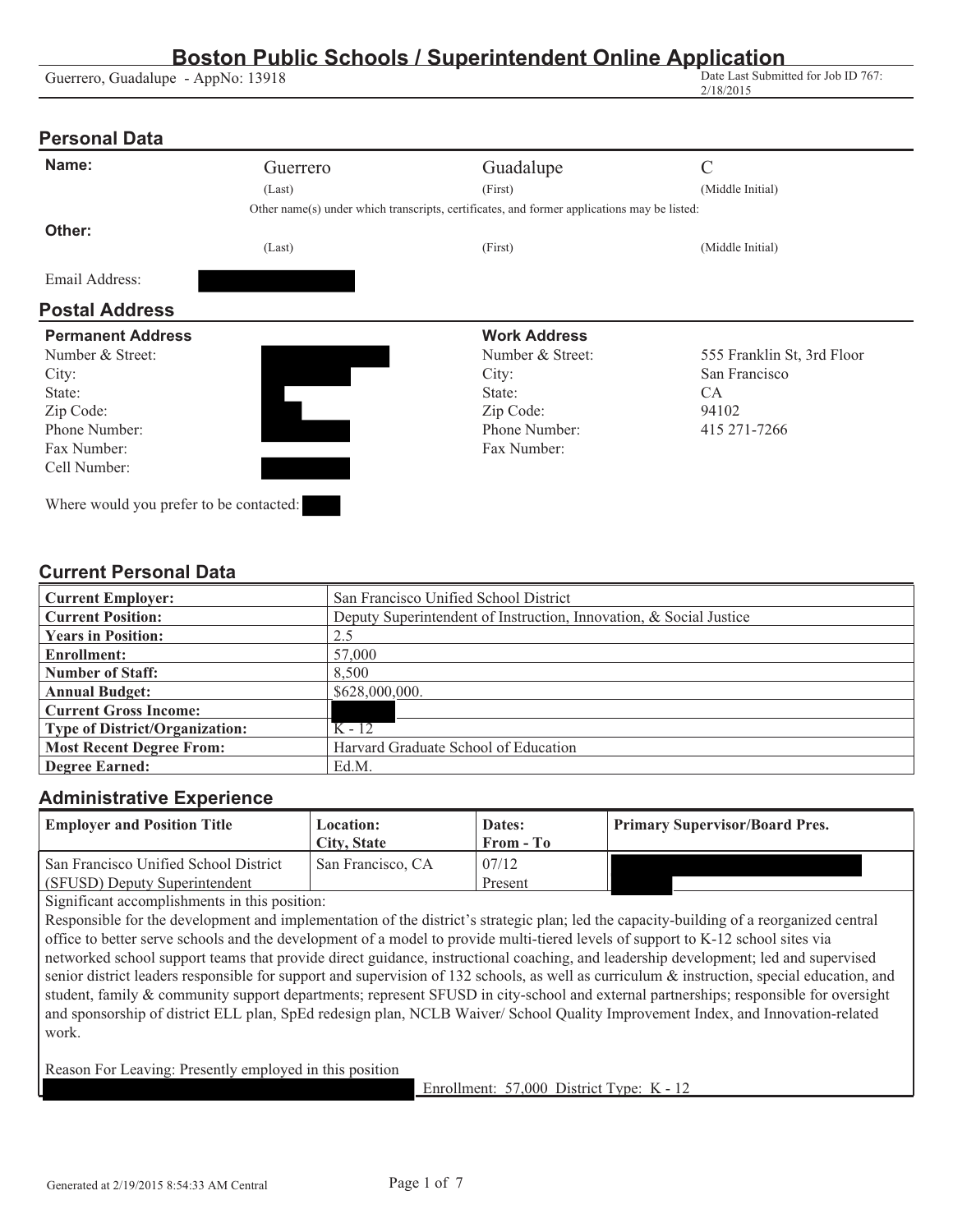2/18/2015

## **Admin Experience Continued**

| <b>Employer and Position Title</b>    | <b>Location:</b>  | Dates:    | <b>Primary Supervisor/Board Pres.</b> |
|---------------------------------------|-------------------|-----------|---------------------------------------|
|                                       | City, State       | From - To |                                       |
| San Francisco Unified School District | San Francisco, CA | 07/10     |                                       |
| (SFUSD) Assistant Superintendent of   |                   | 06/12     |                                       |
| Superintendent's Zone                 |                   |           |                                       |

Significant accomplishments in this position:

Led the design and implementation of the turnaround/ transformation strategy for an identified cohort of the district's chronically underperforming PreK-12 schools as part of a district reorganization and intervention; implemented all aspects of \$45 million awarded federal School Improvement Grants to implement systemic reform in areas of instructional capacity-building, leadership development, extended learning opportunities, and adoption of community schools approach; schools under supervision produced accelerated growth and outpaced district performance improvement targets and other SIG-receivign school districts in the State of California; also collaborated on the development of a community-based \$30 million Promise Neighborhood awarded federal grant.

#### Reason For Leaving: Promotion to the district's Deputy Superintendent of IISJ position

|                                                 |            | Enrollment: 57,000 District Type: K - 12 |  |
|-------------------------------------------------|------------|------------------------------------------|--|
| <b>Boston Public Schools (BPS)</b><br>Principal | Boston, MA | 09/02<br>07/08                           |  |

Significant accomplishments in this position:

Provided instructional leadership in an urban elementary school with approximately 500 students of diverse cultural/ linguistic backgrounds; direct supervision and evaluation of over sixty full-time personnel; developed and encouraged teacher leadership; effectively managed \$3.4 million annual budget consistent with whole school improvement goals and district priorities; cultivated a safe, well-organized, optimal teaching and learning environment; raised significant external grant and foundation funding; selected as model school to pilot district math curriculum given demonstrated best practices; launched mental health and performing arts education initiatives; developed strong leadership team; encouraged family engagement and strengthened parent leadership; invited by Superintendent Thomas Payzant to serve as Cluster Leader for 14 K-12 schools to support principal professional learning.

Reason For Leaving: Leave of Absence to attend Harvard's Urban Superintendents Program and pursue doctoral coursework Enrollment: 57,000 District Type: K - 12

### **Professional Experience**

| <b>Employer and Position Title</b>    | <b>Location:</b>  | Dates:    | Primary Supervisor/Board Pres. |
|---------------------------------------|-------------------|-----------|--------------------------------|
|                                       | City, State       | From - To |                                |
| San Francisco Unified School District | San Francisco, CA | 8/09      |                                |
| (SFUSD) Special Assistant to the      |                   | 06/10     |                                |
| Superintendent/Intern                 |                   |           |                                |

Significant Accomplishments at this position:

As part of graduate school leadership program, completed a six-month internship under the mentorship of Superintendent Carlos Garcia; shadowed all aspects of the superintendency; after completing internship, served as a consultant, co-authoring federal and state grant proposals, including the successful awarding of a \$45 million federal School Improvement Grant to implement turnaround/ transformation/ school closure reform plans at ten state-identified persistently low-performing schools.

Reason For Leaving: Promotion to an Assistant Superintendent position in SFUSD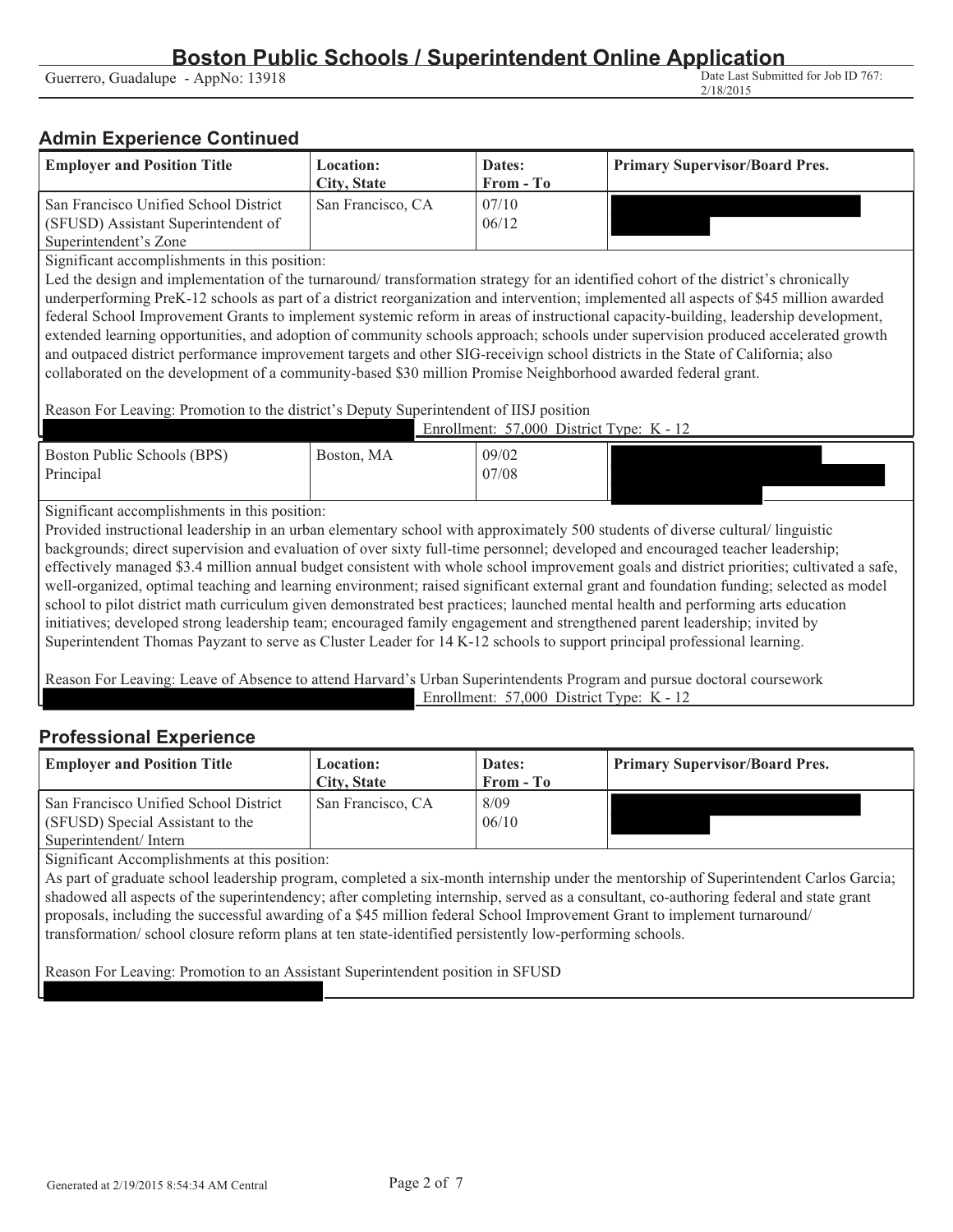Date Last Submitted for Job ID 767:<br>2/18/2015

## **Prof Experience Continued**

| <b>Employer and Position Title</b>                                                                                                                                                                                                                                                                                                                                                                                                   | <b>Location:</b><br>City, State                                                                                                                                                                                                                                                                                                                                                             | Dates:<br>From - To | <b>Primary Supervisor/Board Pres.</b>                                                                                            |  |  |
|--------------------------------------------------------------------------------------------------------------------------------------------------------------------------------------------------------------------------------------------------------------------------------------------------------------------------------------------------------------------------------------------------------------------------------------|---------------------------------------------------------------------------------------------------------------------------------------------------------------------------------------------------------------------------------------------------------------------------------------------------------------------------------------------------------------------------------------------|---------------------|----------------------------------------------------------------------------------------------------------------------------------|--|--|
| Boston Public Schools (BPS),<br>Teacher                                                                                                                                                                                                                                                                                                                                                                                              | Boston, MA                                                                                                                                                                                                                                                                                                                                                                                  | 08/97<br>06/01      |                                                                                                                                  |  |  |
|                                                                                                                                                                                                                                                                                                                                                                                                                                      | Significant Accomplishments at this position:<br>Served as an elementary school teacher at two elementary school sites; raised student achievement outcomes at various grade levels as a<br>Spanish Bilingual Teacher, Literacy Specialist, and Advanced Work Class Teacher.<br>Reason For Leaving: Leave of Absence to attend Harvard's School Leadership: Principal Certification Program |                     |                                                                                                                                  |  |  |
| San Francisco Unified School District<br>(SFUSD), Teacher                                                                                                                                                                                                                                                                                                                                                                            | San Francisco, CA                                                                                                                                                                                                                                                                                                                                                                           | 08/94<br>06/97      |                                                                                                                                  |  |  |
| Significant Accomplishments at this position:<br>leadership; implemented well-recognized technology initiative.<br>Reason For Leaving: Moved to Boston to teach/attend graduate school                                                                                                                                                                                                                                               |                                                                                                                                                                                                                                                                                                                                                                                             |                     | Served as Grade 4/5 Spanish Bilingual Teacher at Bryant Elementary School in the Mission District of SF; provided active teacher |  |  |
| Jingletown Charter School,<br>Teacher                                                                                                                                                                                                                                                                                                                                                                                                | Oakland, CA                                                                                                                                                                                                                                                                                                                                                                                 | 01/94<br>06/94      |                                                                                                                                  |  |  |
| Significant Accomplishments at this position:<br>Recruited from teacher education program to take over part-time teaching duties of a Grade 7 Spanish Bilingual Math/ Science class in<br>one of California's first charter schools, while simultaneously enrolled in graduate studies obtaining teacher certification.<br>Reason For Leaving: Hired full-time as Spanish Bilingual Teacher in San Francisco Unified School District |                                                                                                                                                                                                                                                                                                                                                                                             |                     |                                                                                                                                  |  |  |

### **Other Experience**

| <b>Employer and Position Title</b> | <b>Location:</b>  | Dates:           | <b>Primary Supervisor</b> |
|------------------------------------|-------------------|------------------|---------------------------|
|                                    | City, State       | <b>From - To</b> |                           |
| Mission Educational Projects Inc.  | San Francisco, CA | 09/92            |                           |
| (MEPI), Educational Tutor & Parent |                   | 06/93            |                           |
| Coordinator                        |                   |                  |                           |

Significant accomplishments in this position:

Provided direct academic support to students at Cesar Chavez Elementary school in SFUSD; promoted family engagement activities and encouraged/ supported parent involvement.

Reason For Leaving: Accepted into full-time teacher certification program at New College of CA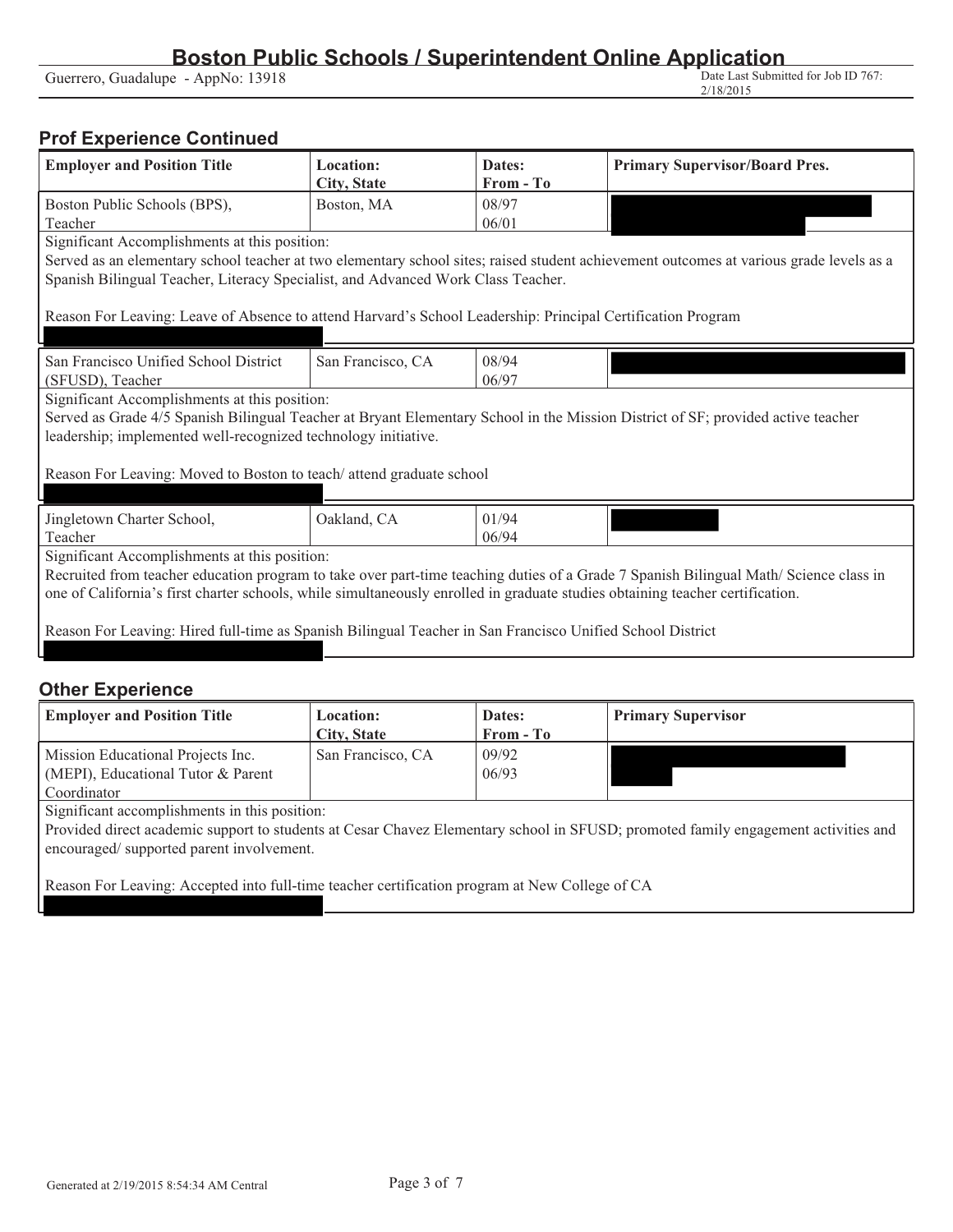2/18/2015

## **Education**

**High School Attended:** Lincoln High School, Stockton, CA

# **Colleges, Universities and Technical Schools Attended:**

| Name and location                                           | Major                    | <b>Degree</b> | <b>Date Conferred</b> |
|-------------------------------------------------------------|--------------------------|---------------|-----------------------|
| Harvard Graduate School of Education: Urban Superintendents | Educational Policy $\&$  | Ed.M.         | June 2009             |
| Program                                                     | Management               |               |                       |
| Harvard Graduate School of Education: School Leadership     | School Leadership        | Ed.M.         | June 2002             |
| Program                                                     | Program                  |               |                       |
| New College of California                                   | <b>Teacher Education</b> | Certific.     | June 1994             |
|                                                             | Program                  |               |                       |
| University of California, Los Angeles                       | History                  | B.A.          | March 1992            |

#### **List honors, awards or distinctions:**

James Bryant Conant Fellowship; Phi Delta Kappa Award for Innovation in Education

#### **Please list your professional memberships - please indicate leadership roles you may have had with any of them.**

American Association of School Administrators (AASA), Council of Great City Schools (CGCS), Association of Latino Administrators and Superintendents (ALAS), California Association of Latino Superintendents and Administrators (CALSA), California Association of Bilingual Educators (CABE)

**Please list your community and civic memberships and participation.**

**Please list any publications you may have, including your doctoral and/or master's dissertations, if appropriate.**

**Please list major presentations made to national, state or regional audiences.**

**Please list significant workshops or conferences which you would like to highlight.** Numerous

# **Certifications**



# **Open Ended Questions**

#### **For Boston Public Schools / Superintendent:**

#### **1. Please share why you are interested in this position and your unique qualifications for it.**

The role of Superintendent represents an incredible opportunity to provide organizational leadership to a school system. Working in collaboration with other educational leaders and community stakeholders, it is a chance to develop a shared mission and vision for a system of schools that effectively serves a rich and diverse set of students. This leadership role is critically important for any school district. In Boston, it is a unique opportunity to build on the work and organizational capacity in BPS that has resulted in many positive indicators of success. At the same time, the task of ensuring that all students are successful is still a work-in-progress. While there are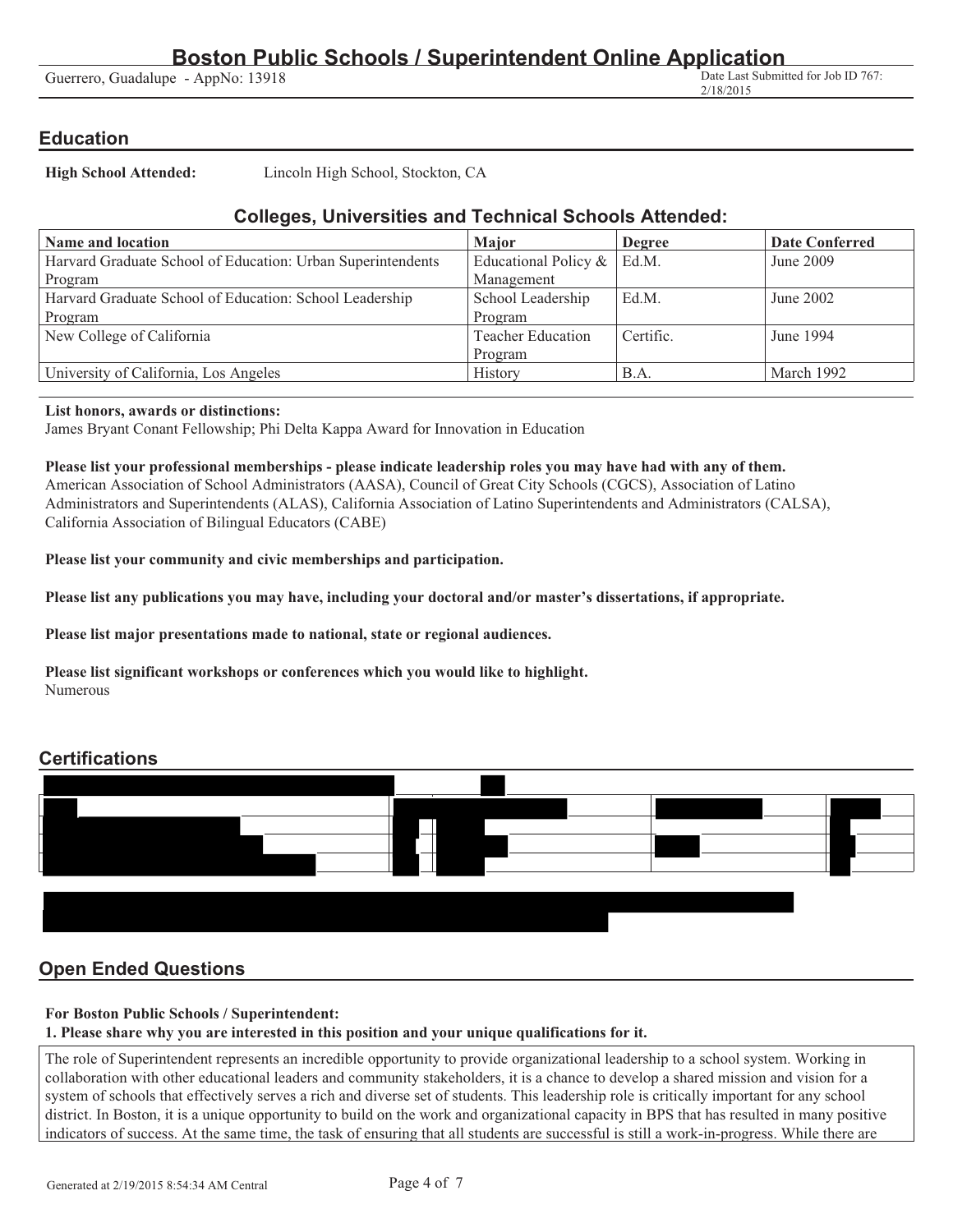# **Question Continued**

many wonderful accomplishments to celebrate, the Boston Public Schools can provide a powerful demonstration of all that is possible to achieve in an urban school system. There are still persistent achievement gaps. Boston can develop and advance a set of high-leverage strategies that can better ensure opportunity gaps are eliminated and that graduates are prepared for the 21st Century. It would be a privilege to lend my leadership to a collective effort aimed at boldly transforming America s oldest school system into an organization that is able to effectively serve all students and their families. I would bring to this role some highly relevant leadership experience focused on improving teaching and learning conditions and accelerating outcomes for students in challenging urban school settings. I bring a background in working with diverse learners, including English Language Learners and students with disabilities. My unique qualifications include completion of two premier leadership preparation programs (the Urban Superintendents Program at Harvard and the ALAS Superintendents Leadership Academy). In addition, I have earned two graduate degrees in school administration and educational leadership. My over twenty years of experience as a classroom teacher and administrator (across various grade levels and in different school settings and districts) has provided me with rich opportunities to: develop my instructional leadership, gain experience in designing and implementing key reform initiatives, cultivate my own and others ability to think systemically, and motivate other educators to realize a shared vision of student success.

#### **For Boston Public Schools / Superintendent:**

**2. Please list the five accomplishments in your professional career of which you take the greatest satisfaction and why you do so.**

1) most importantly, knowing that my efforts as a teacher and leader have positively impacted on the individual lives of many students 2) having the opportunity to build leadership capacity in others and then to observe their success

3) staying committed to a data-driven and research-based approach to continuous improvement

4) successfully designing and implementing school improvement and intervention plans that have resulted in dramatically improved outcomes for students at historically underserved schools

5) proud that my hard work, sense of integrity, and drive for improved results has gone recognized and led to greater leadership opportunities permitting me to make an exponential difference in students' lives

# **Language Skills**

Do you know any language other than English? Yes

| Language(s):          | Spanish  |
|-----------------------|----------|
| <b>Oral Level:</b>    | Literate |
| <b>Written Level:</b> | Literate |

### **Professional References**

|                                   | Reference 1 | <b>Reference 2</b> |
|-----------------------------------|-------------|--------------------|
| Name:                             |             |                    |
| School/Org:                       |             |                    |
|                                   |             |                    |
| <b>Current Position:</b>          |             |                    |
| <b>Home Phone:</b>                |             |                    |
| <b>Cell Phone:</b>                |             |                    |
| <b>Work Phone:</b>                |             |                    |
| <b>Mailing Address:</b>           |             |                    |
|                                   |             |                    |
|                                   |             |                    |
| <b>Relationship to Candidate:</b> |             |                    |
| <b>Years Known:</b>               |             |                    |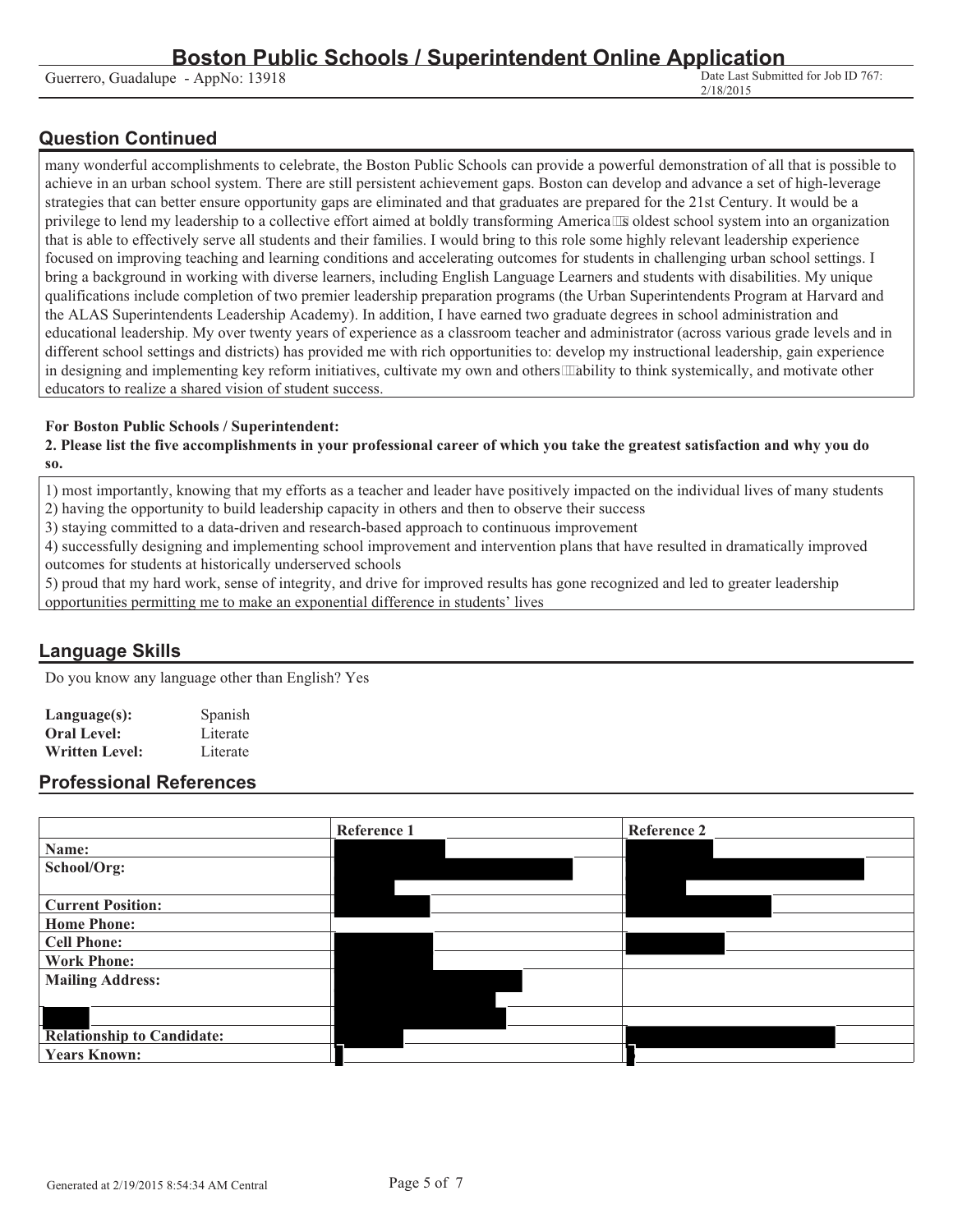2/18/2015

# **Professional References cont.**

|                                   | Reference 3 | Reference 4 |
|-----------------------------------|-------------|-------------|
| Name:                             |             |             |
| School/Org:                       |             |             |
| <b>Current Position:</b>          |             |             |
| <b>Home Phone:</b>                |             |             |
| <b>Cell Phone:</b>                |             |             |
| <b>Work Phone:</b>                |             |             |
| <b>Mailing Address:</b>           |             |             |
| Email:                            |             |             |
| <b>Relationship to Candidate:</b> |             |             |
| <b>Years Known:</b>               |             |             |
|                                   | Reference 5 |             |
| Name:                             |             |             |
|                                   |             |             |
| <b>Current Position:</b>          |             |             |
| <b>Home Phone:</b>                |             |             |
| <b>Cell Phone:</b>                |             |             |
|                                   |             |             |
| <b>Mailing Address:</b>           |             |             |
| Email:                            |             |             |
| <b>Relationship to Candidate:</b> |             |             |
| <b>Years Known:</b>               |             |             |

# **General Information**

| List any additional information which will support your candidacy.            |            |  |
|-------------------------------------------------------------------------------|------------|--|
|                                                                               |            |  |
|                                                                               |            |  |
| Are you presently under contract?                                             | Yes        |  |
| When does contract expire?                                                    | 06/30/2016 |  |
| Have you ever failed to have your contract renewed, be rehired, been asked to | No.        |  |

Have you ever failed to have your contract renewed, be rehired, been asked to resign a position, or resigned to avoid termination?

If yes, explain.

Have you ever had a credential or certificate revoked, suspended or annulled in any state, territory or foreign country? No

If yes, explain.

Where did you hear of our vacancy?